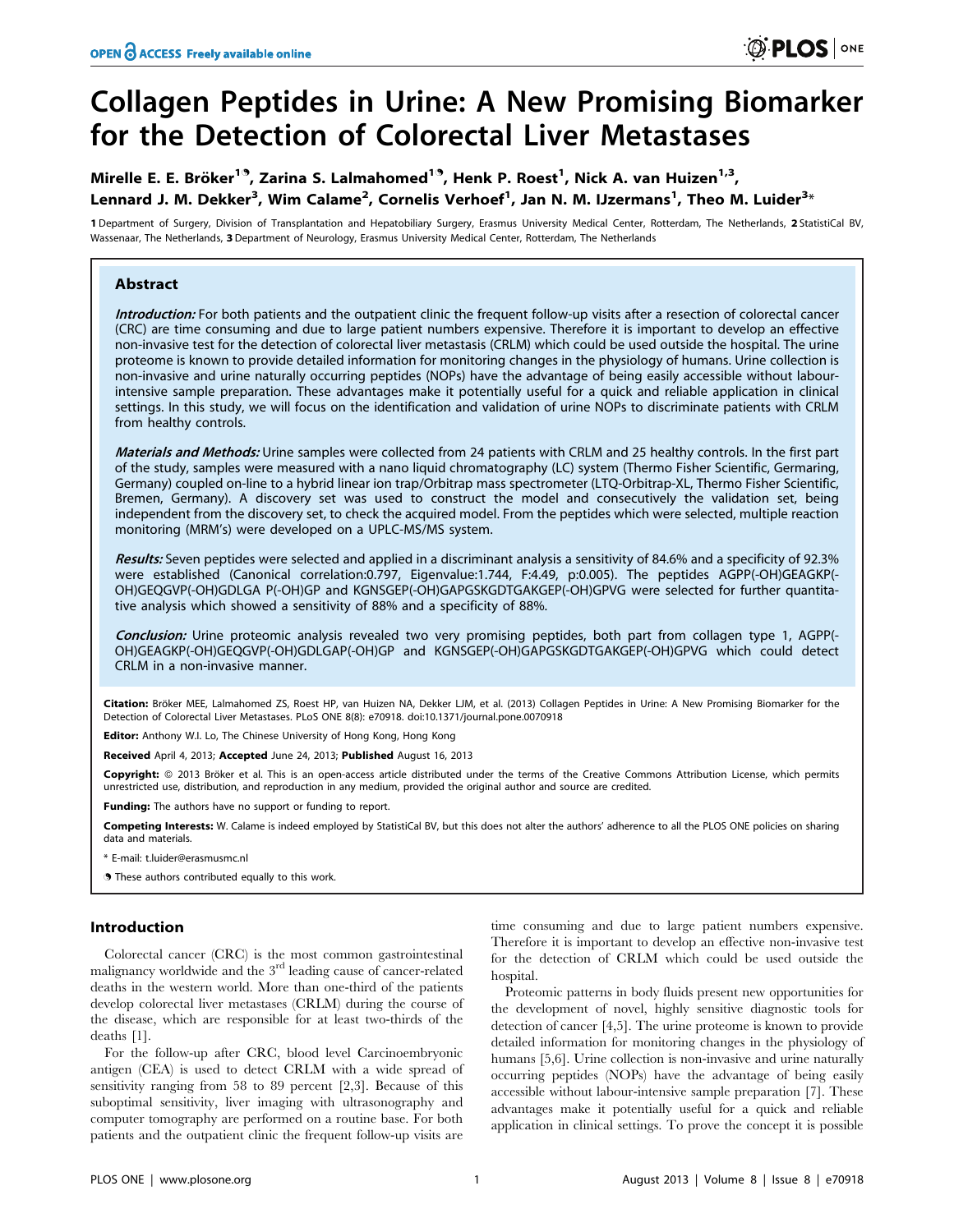Table 1. The three transitions which have been developed for each peptide and the optimized collision energies.

| Peptide                                           | Parent mass $(m/z)$ | Fragment ( <i>m/z</i> ) | <b>Collision energy (V)</b> |
|---------------------------------------------------|---------------------|-------------------------|-----------------------------|
| AGP P(-OH)GEAGK* P(-OH)GEQGV P(-OH)GDLGA P(-OH)GP | 1088.51             | 527.28                  | 37                          |
|                                                   |                     | 812.38                  | 33                          |
|                                                   |                     | 1364.64                 | 33                          |
|                                                   | 1092.52             | 527.28                  | 37                          |
|                                                   |                     | 812.38                  | 33                          |
|                                                   |                     | 1372.66                 | 33                          |
| K*GNSGEP(-OH)GAPGSK*GDTGAK*GEP(-OH)GPVG           | 786.04              | 442.23                  | 29                          |
|                                                   |                     | 814.37                  | 29                          |
|                                                   |                     | 957.94                  | 25                          |
|                                                   | 794.05              | 442.23                  | 29                          |
|                                                   |                     | 822.38                  | 29                          |
|                                                   |                     | 969.96                  | 25                          |

For each stable isotope labeled amino acid an extra mass of 8 Da is included. m/z (mass-to-charge ratio); V (Voltage).

doi:10.1371/journal.pone.0070918.t001

to differentiate between different liver tumors (CRLM, Hepatocellular Carcinoma (HCC), Hepatocellular Adenoma) and not only measure peptides involved in the process of general tumor growth in the liver, we conducted a pilot-study. In the current study we demonstrated we could discriminate between these liver tumors with the use of peptides found in urine (unpublished work, poster presentation ESMO 2010). In this study, we will focus on the identification and validation of urine NOPs to discriminate patients with CRLM from healthy controls.

## Materials and Methods

#### Ethics Statement

The use of patient materials was approved by the medical ethical committee of Erasmus Univercity Medical Center and written informed consent was obtained for all patients.

#### Patient selection

We selected patients with Colorectal Liver metastasis (CRLM) and healthy kidney donors as controls. Inclusion criteria were; female gender, age above 18 years and written informed consent. The patients with CRLM underwent liver resection and their diagnoses were confirmed by the pathologist afterwards. Patients and controls were excluded if they were diagnosed with other malignancies or received prior chemotherapy.

A discovery set was formed of 23 patients that contained 11 patients with CRLM and 12 controls. In addition a validation set was formed with 26 patients, 13 with CRLM, and 13 controls.

## Sample collection

From patients with CRLM, 100 ml urine was collected (midstream morning urine of sober patients). Fifty ml of urine was sent to the chemical laboratory at room temperature for determination of standard parameters (e.g. creatinine, total urine protein). Aliquots of 10 ml were made from the remaining 50 ml urine and stored within 4 hours from sample withdrawal at  $-80^{\circ}$ C.

#### Sample preparation

Preparation of samples for proteomic analysis was performed as described previously [8] with some minor modifications. In brief, urine samples were thawed at room temperature and placed in a water bath for  $30'$ at  $30^{\circ}$ C with regular mixing to dissolve the precipitate. At room temperature, 1.4 ml urine was centrifuged to remove remaining precipitate for  $5'$  at 2000 g. A volume of 1.2 ml of urine was diluted with 0.6 ml 3 M urea, 15 mM NH4OH, 0.03% (w/v) SDS solution. From this mixture, 1.5 ml high molecular weight components were discarded using Centrisart ultracentrifugation columns (Sartorius, Goettingen, Germany) with a molecular cut-off limit of 20 kDa at a centrifugal force of  $2500$  g for  $10'$ . From this filtered sample 1.2 ml was applied to a PD-10 desalting column (GE Healthcare) equilibrated with 25 ml 0.01% NH4OH and allowed to completely enter the filter bed. To improve the yield of natural occurring peptides (NOPs), 1.3 ml of equilibration buffer was applied to the filter bed as a first step and allowed to wash out by gravity flow. Subsequently, 2 ml of equilibration buffer was applied to the PD-10 column, the flowthrough was collected, lyophilized, and stored at  $+4^{\circ}C$  until further use. Prior to analysis by the nano-liquid chromatography/ mass spectrometry (LC-MS), samples were suspended in 50  $\mu$ l of HPLC-grade  $H_2O$ . For estimating the NOP content with the BCA assay (Pierce)  $4 \mu L$  of sample was used. With the use of this information the sample was diluted to 0.8  $\mu$ g peptide/ $\mu$ l to 0.1% trifluoroacetic acid/water for normalization.

## Qualitative Mass spectrometry analysis (Orbitrap)

In the first part of the study, samples were measured with a nano liquid chromatography (LC) system (Thermo Fisher Scientific, Germaring, Germany) coupled on-line to a hybrid linear ion trap/Orbitrap mass spectrometer (LTQ-Orbitrap-XL, Thermo Fisher Scientific, Bremen, Germany). Samples were loaded onto a trap column (PepMap C18, 300 µm ID 5 mm length, 5 µm particle size, 100 Å pore size; Thermo Fisher Scientific), washed and desalted for 10 minutes using 0.1% trifluoroacetic acid (TFA) (in water) as loading solvent. Next, the trap column was switched inline with the analytical column (PepMap C18,  $75 \mu m$  ID  $\times$ 250 mm, 3 µm particle and 100 Å pore size; Thermo Fisher Scientific) and peptides were eluted with the following binary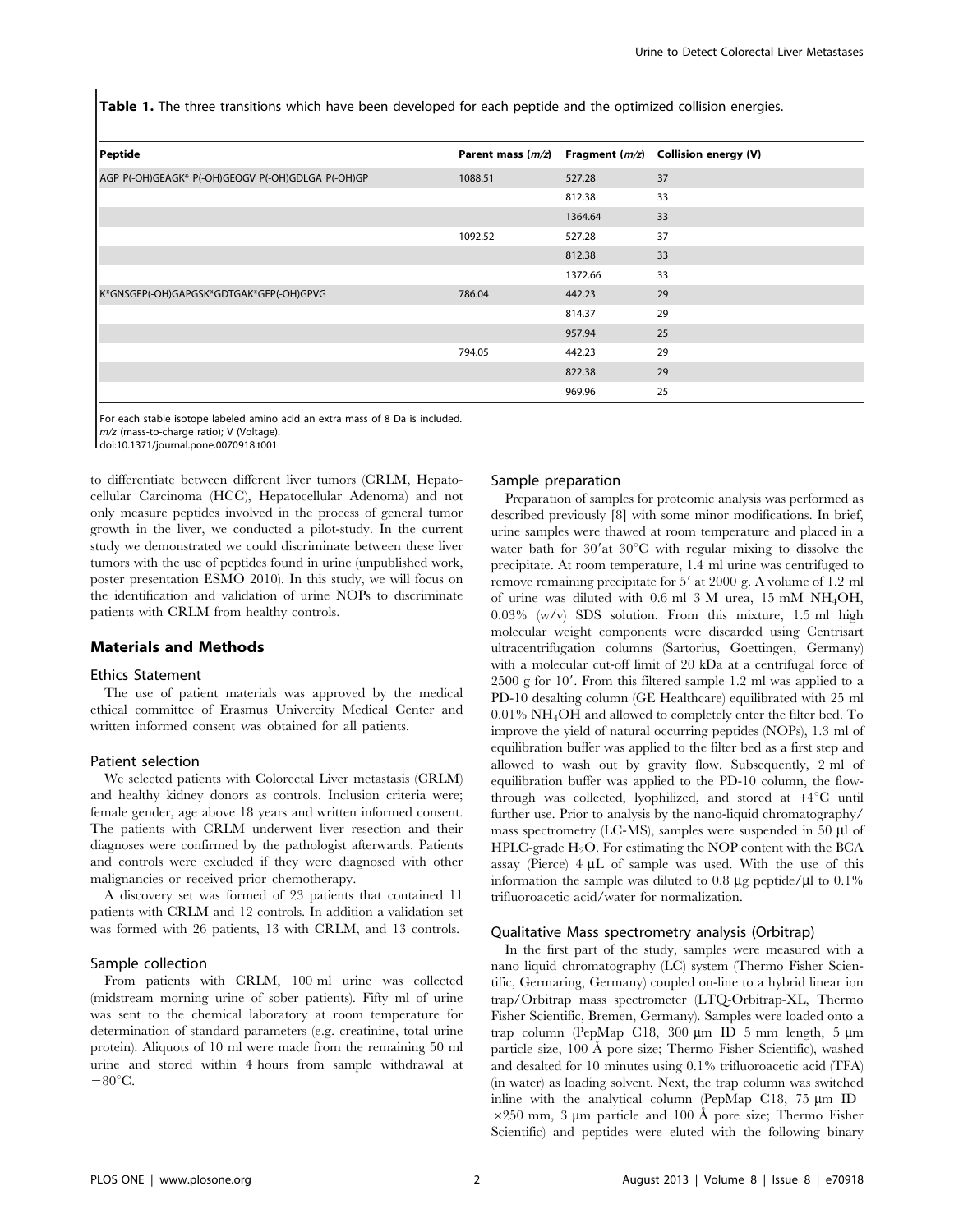

B



|                                                             | Cut off        | % | Sensitivity Specificity<br>% | Area under<br>the curve |
|-------------------------------------------------------------|----------------|---|------------------------------|-------------------------|
| AGPP(-OH)GEAGKP(-OH)GEQGVP(-OH)GDLGAP(-OH)GP 0.002794 88.24 |                |   | 87.50                        | 0.8346                  |
| KGNSGEP(-OH)GAP(-OH)GSKGDTGAKGEP(-OH)GPVG                   | 0.001011 88.24 |   | 87.50                        | 0.8603                  |

## Figure 1. ROC-curves of the selected peptides AGPP(-OH)GEAGKP(-OH)GEQGVP(-OH)GDLGAP(-OH)GP and P(-OH)GNSGEP(- OH)GAP(-OH)GSKGDTGAKGEP(-OH)GPVG.

doi:10.1371/journal.pone.0070918.g001

gradient: starting with 100% solvent A, then from 0% to 25% solvent B in 60 min and from 25% to 50% solvent B in 30 min, where solvent A consisted of 2% acetonitrile and 0.1% formic acid (rest water), and solvent B consisted of 80% acetonitrile and 0.08% formic acid (rest water). All LC solvents were purchased at Biosolve, Valkenswaard, the Netherlands. Column flow rate was set at 300 nL/min. For electro-spray ionization (ESI), nano ESI emitters (New Objective, Woburn, MA, USA) were used and a spray voltage of 1.5 kV was applied. For Mass Spectrometry (MS) detection, a data-dependent acquisition method was used: highresolution survey scan from 400–1800 Th. was detected in the Orbitrap (target of automatic gain control  $= 10$  E6, resolution  $= 30,000$  at 400 m/z, lock mass set to 445.120025 Th (protonated (Si(CH3)2O))6) [9]). On the basis of this full scan the five most intensive ions were consecutively isolated (AGC target set to 104 ions) and fragmented by collisional activated dissociation (applying 35% normalized collision energy) and detected in the ion trap. Precursor masses within a tolerance range of  $+/- 5$  ppm that were selected once for MS/MS were excluded for MS/MS fragmentation for 3 minutes or until the precursor intensity fell below an S/N of 1.5 for more than five scans (early expiration). Orbitrap full scan spectra and ion trap MS/MS fragmentation spectra were acquired partially simultaneously.

## Data analysis

The MS/MS data from the raw data files of each sample were converted into mgf files using Extract-MSN (part of XCalibur version 2.0.7, Thermo Fisher Scientific Inc.) and used to perform database searches using Mascot (version 2.2.06; Matrix Science Inc., London, UK) against the human subset of the Uniprot-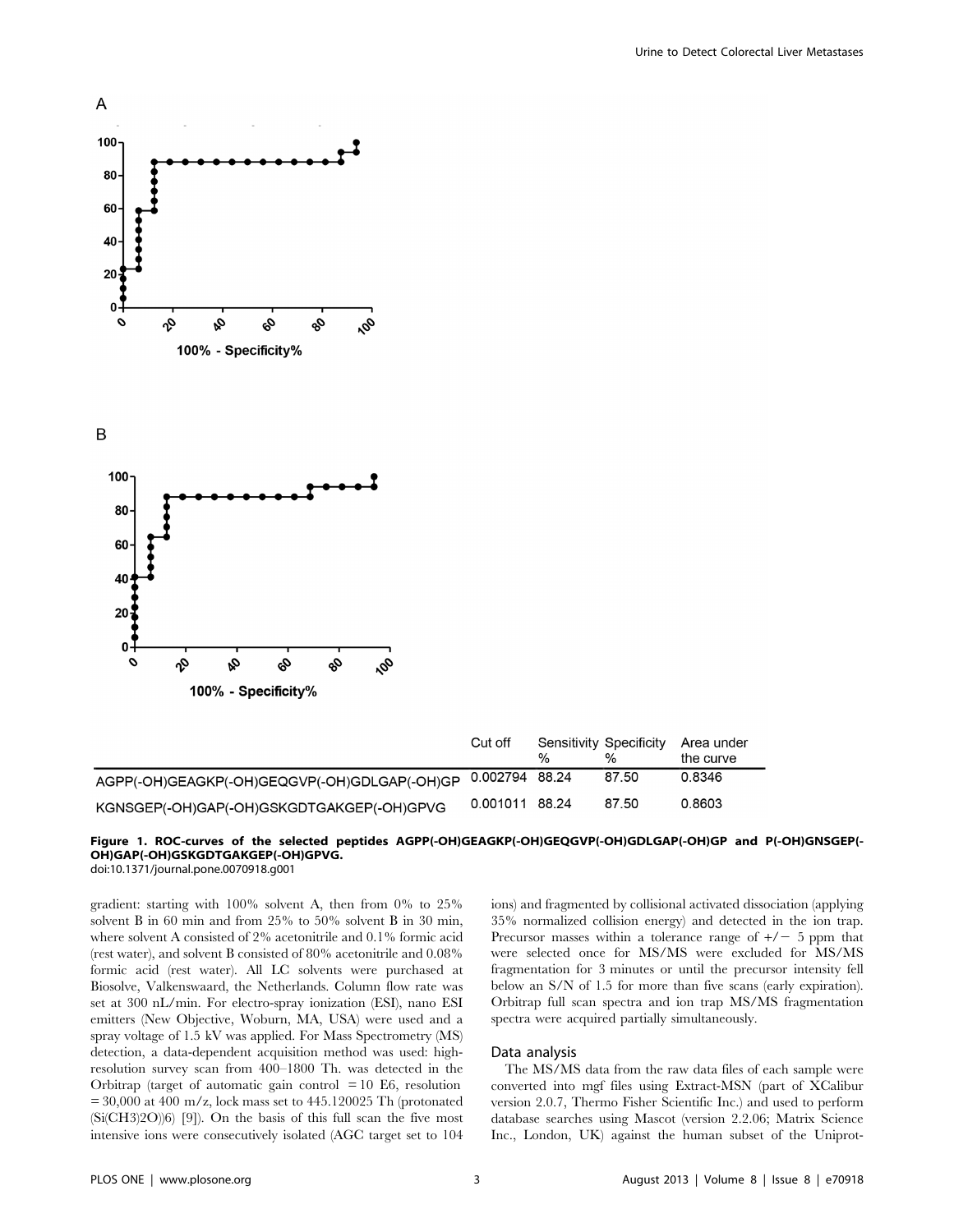| Variable                                        | $CRLM (n=24)$                            | Healthy kidney donors $(n=25)$ | p-value                  |
|-------------------------------------------------|------------------------------------------|--------------------------------|--------------------------|
| Age <sup>1,3</sup>                              | $64(43-81)$                              | 57 (34–75)                     | 0.01                     |
| $BM1^{,3}$                                      | $23.6(18-36)$                            | $27.3(20-35)$                  | 0.04                     |
| No. of lesions <sup>1</sup>                     | $2(1-7)$ <sup>†</sup>                    |                                | $\overline{\phantom{a}}$ |
| Size largest lesion $(cm)^1$                    | 3 (1–10) <sup><math>\dagger</math></sup> |                                | ۰                        |
| Serum creatinine $>$ 115 $\mu$ M <sup>2,4</sup> | $1^{\dagger}$ (4%)                       | $\Omega$                       | 0.29                     |
| Urine protein $>$ 0.14 g/L <sup>2,4</sup>       | 3(12.5%)                                 | 0                              | 0.07                     |

#### Table 2. Basic patient characteristics.

{ 1 missing

CRLM, Colorectal Liver Metastasis; BMI, Body Mass Index.

<sup>1</sup>Data are presented as median with the range between brackets.

<sup>2</sup>Data are presented as numbers with the percentage between brackets'

Data were analyzed using a <sup>3</sup>Independent T-test or the <sup>4</sup>Chi-squared test.

doi:10.1371/journal.pone.0070918.t002

Swissprot database (version 2011–3, human taxonomy, 20,287 entries). For database searches the following parameters were used: oxidation as a variable modification of methionine, hydroxylation as a variable modification of proline and lysine, maximal missed cleavage of 0, and ''none'' was selected as enzyme. A peptide mass tolerance of 10 ppm and a MS/MS mass tolerance of 0.5 Da were accepted. An ion score of 25 was used as a cut-off value. Subsequently, the raw data files were loaded into the software package Progenesis LCMS (Version 2.5; Nonlineair Dynamics Ltd, New Castle, UK) and aligned for retention time., Only features with a charge state of +2 to+8 were included for further analyses. Next, the results of the Mascot database search were imported into Progenesis, and an export file was created in which for each individual sample the abundances of the detected features were displayed. Abundance levels of masses identified multiple times in one sample were summed into single abundance values prior to statistical analysis. To eliminate sporadic findings, identified masses not present in at least 3 samples of one group were subsequently excluded from further analysis.

#### Statistical analysis

Statistical analyses on the patient characteristics were conducted in the Statistical Package for the Social Sciences (SPSS) version 20.0 (IBM Corp. Released 2011. IBM SPSS Statistics for Windows, Version 20.0. Armonk, NY: IBM Corp). Categorical variables are presented as number (percentage). Continuous variables are presented as median (range), Categorical variables were compared, after testing for normality, with the Chi-square test; continuous variables were compared with the Independent Ttest test. A  $p$ -value  $<0.05$  (two-sided) was considered significant.

Table 3. Sequences of the 17 Peptides used for the first model in the discovery set.

| Mass (Da) | <b>Sequence</b>                                             | Accesion<br>code |
|-----------|-------------------------------------------------------------|------------------|
| 2204.995  | ADGQPGAKGEP(-OH)GDAGAKGDAGPP(-OH)GP                         | COL1A1           |
| 2175.011  | AGPP(-OH)GEAGKP(-OH)GEQGVP(-OH)GDLGAP(-OH)GP                | COL1A1           |
| 1927.909  | DP(-OH)GETGEQGDRGIP(-OH)GHRG                                | COL1A1           |
| 1778.855  | GAAGEP(-OH)GKAGERGVP(-OH)GPP(-OH)GA                         | COL1A1           |
| 2628.235  | GLPGP(-OH)AGP(-OH)P(-OH)GEAGKP(-OH)GEQGVP(-OH)GDLGAP(-OH)GP | COL1A1           |
| 2561.128  | GPP(-OH)GADGQP(-OH)GAP(-OH)GEP(-OH)GDAGAKGDAGP(-OH)PGP      | COL1A1           |
| 2632.164  | GPP(-OH)GADGQP(-OH)GAP(-OH)GEP(-OH)GDAGAKGDAGP(-OH)PGPA     | COL1A1           |
| 2786.247  | GPP(-OH)GADGQP(-OH)GAKGEP(-OH)GDAGAP(-OH)GDAGP(-OH)PGPAGP   | COL1A1           |
| 2516.165  | GPP(-OH)GKNGDDGEAGKP(-OH)GRP(-OH)GERGP(-OH)PGP              | COL1A1           |
| 1734.781  | GPP(-OH)GPP(-OH)GKNGDDGEAGKPG                               | COL1A1           |
| 1408.664  | $GPPGP(-OH)P(-OH)GP(-OH)PGPPGPPS$                           | COL1A1           |
| 2371.086  | P(-OH)GNSGEP(-OH)GAP(-OH)GSKGDTGAKGEP(-OH)GPVG              | COL1A1           |
| 2355.098  | KGNSGEP(-OH)GAP(-OH)GSKGDTGAKGEP(-OH)GPVG                   | COL1A1           |
| 1522.732  | KP(-OH)GEQGVP(-OH)GDLGAP(-OH)GP                             | COL1A1           |
| 2989.483  | NVGAP(-OH)GAKGARGSAGP(-OH)P(-OH)GATGFP(-OH)GAAGRVGPPGP(-OH) | COL1A1           |
| 2973.485  | NVGAPGAP(-OH)GARGSAGPP(-OH)GATGFP(-OH)GAAGRVGP(-OH)PGP      | COL1A1           |
| 2670.203  | ERGEAGIP(-OH)GVP(-OH)GAP(-OH)GEDGKDGSP(-OH)GEP(-OH)GA       | COL3A1           |

The amino acids which are underscored are hydroxylated. The two peptides which are written in bold are the finally selected peptides. (COL1A1 Collagen, type I, alpha 1).

doi:10.1371/journal.pone.0070918.t003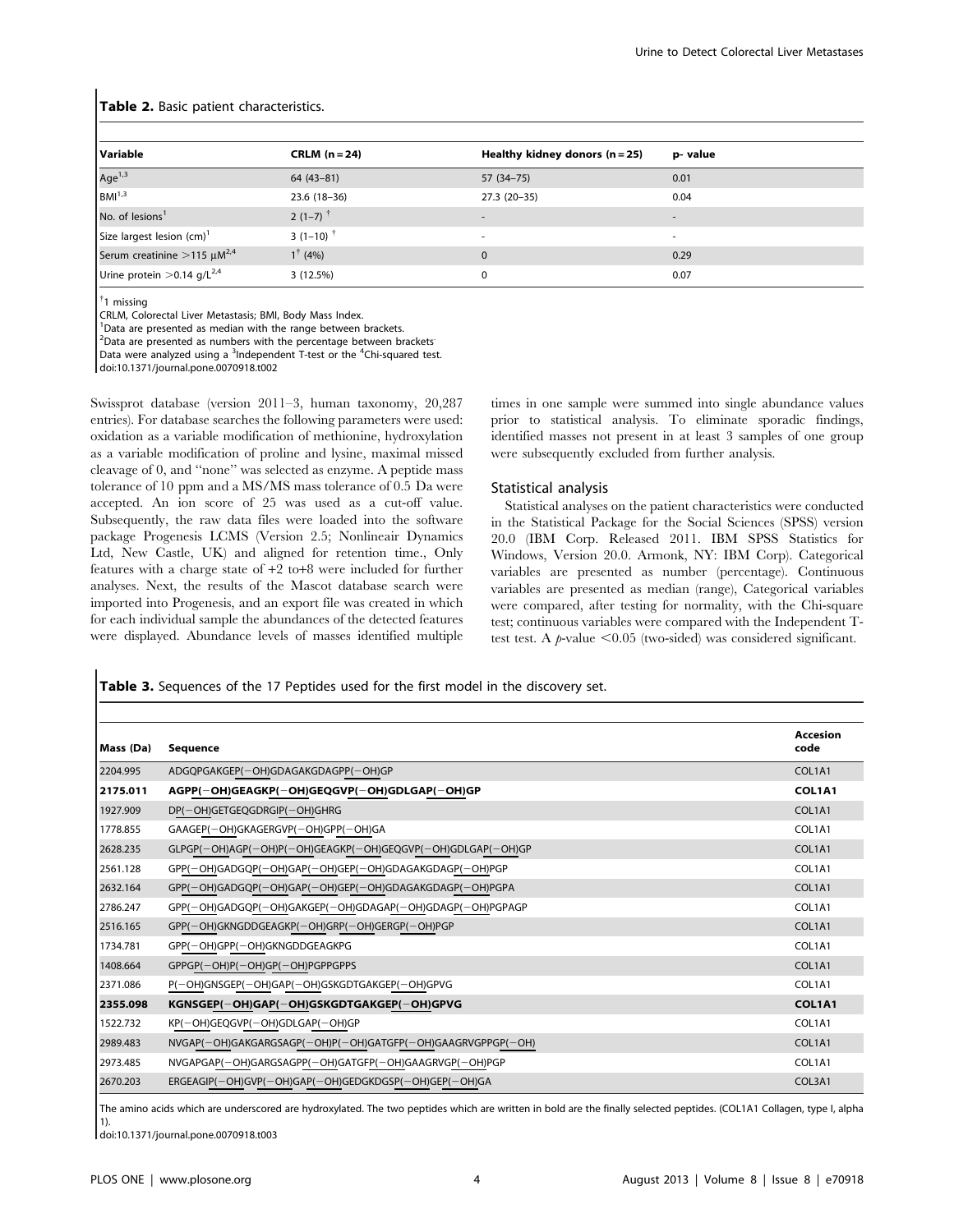Statistical analysis of the observations as obtained from mass spectrometry was performed using STATA (version 10, Stata-Corp, Texas, US). After testing for normality, using Shapiro-Wilks, univariate comparison between individuals from the groups was performed using Mann-Whitney U-test (parameter free) or unpaired t-test (parametric). This yielded many features (in raw abundance format) with significant outcome between the evaluated combinations. Subsequently, the identified features were analyzed using stepwise regression to construct a model containing a combination of those features with the highest sensitivity and specificity to distinguish the respective groups. This was done in combination with canonical linear discriminant analysis [10] to detect the various sensitivity and specificity details when the various models are applied.

Moreover background evaluation was also performed in which models were applied with at random features and outcome to compare the acquired sensitivity and specificity with those as obtained after statistical analysis.

The discovery set was used to construct the model, consecutively the validation set, being independent from the discovery set, to check the acquired model.

Throughout the study, applying two-sided testing, a significance level of 0.01 was considered to be statistically relevant.

The discovery set was subjected to a univariate analysis in order to identify masses significantly different  $(p<0.01)$  between CRLM patients and healthy controls that ought to be present in both discovery and validation. From the peptides with p-values  $\leq 0.01$  a best fit model was made in the discovery set and subsequently tested in the validation set to determine sensitivity and specificity.

#### Quantitative mass spectrometry analysis (SRM)

For the peptides selected based on the statistical analysis heavy labeled stable isotopes were ordered (Pepscan, Lelystad, The Netherlands). A selective reaction monitoring (SRM) method for the selected peptides was developed and optimized on a UPLC which was online connected to a Xevo TQS mass spectrometer (Waters, Milford Massachusetts, USA).

The sample was trapped on a Symmetry C18 nanoACQUITY column (5  $\mu$ m × 180  $\mu$ m 20 mm) (Waters, Milford Massachusetts, USA) for 5 min and washed by a solution of 99% A and 1% B, solvent A 0.1% formic acid in water and solvent B is 0.1% formic acid in acetonitrile, with a flow of  $8.00 \text{ }\mu\text{l/min}$ . Followed by separation on an BEH 300 C18 column (1,7  $\mu$ m \* 75  $\mu$ m \* 200 mm) (7  $\mu$ m ×75  $\mu$ m ×15 cm) with a flow of 0.3  $\mu$ l/min and a gradient starting with 98.5% A lowered in 30 min to 60%. In 0.10 min it was further decreased to 20% A and kept constant for 5 min following by an increase in 0.10 min, back to 98.5% for 20 min. Ions were produced by a Z-spray nanoflow source under atmospheric pressure using a capillary voltage of 3.00 kV, cone voltage of 50 V and a source offset of 50 V. The source temperature was maintained at  $70^{\circ}$ C. For every peptide 3 transitions were chosen differing in collision energy (table 1). Fragmentation is induced by collision dissociation with argon gas which is inserted with a flow rate of 0.15 ml/min. For the selection of the peptides for the final quantitative assay the following parameters were taken into account: No interference in used SRM transitions, co-elution of the peptide and internal standard (IS), linearity of response in measured concentration range, symmetry of peak shape and a signal intensity of at least 10 times the average observed background.

#### Skyline

The following parameters were taken into account for the selection of the peptides that were used for the SRM assay: no interference in used SRM transition, co-elution of the peptide and its internal standard (IS), linearity of response in measured concentration range and the peak intensity should be at least 10 times above the background level. The peak analysis was done with Skyline v1.3.0.3871 (MacCoss Lab, University of Washington, WA, United States of America). The results exported from Skyline were further analyzed with Microsoft Excel2007 (Redmond, WA, United States of America) and GraphPad Prism v5.00 (GraphPad Software, San Diego California USA) A ROC-curve was plotted by GraphPad Prism v5.00 (GraphPad Software, San Diego California USA) (figure 1). The cut-off value was chosen whereby both sensitivity and specificity were as high as possible.

#### Results

Patient characteristics and clinical chemistry data of the urines are presented in Table 2. A significant difference in age  $(p=0.01)$ and Body Mass Index (BMI)  $(p=0.04)$  is observed. Kidney function and urine protein were comparable between both groups.

#### Qualitative Mass spectrometry analysis (Orbitrap)

Of the 28830 and 57276 masses detected in the discovery and validation set, respectively, 2426 (8.6%) and 3424 (5.8%) unique peptide sequences were identified. These naturally occurring peptides belong to 189 and 445 proteins, respectively. Of the unique peptides identified 1386 (55%) derived from 26 different collagen proteins in the discovery set and 1303 (39%) from 34 in the validation set. Of all identified masses 80% of the abundant intensities is associated with collagen peptides. It occurred that same peptides were sequenced with one or more hydroxylated proline or lysine residues. Of all identified collagen peptides, 1702 peptides had 2 or more hydroxylations on either lysine or proline residues with a maximum of 11. These modified peptides are considered as unique peptides.

## Statistical analysis and regression modeling

Univariate analysis of the discovery set revealed 40 collagen peptides that were significantly different  $(p<0.01)$  between the healthy individuals and patients with CRLM.

A Multivariate analysis, using stepwise regression was applied in the discovery set to construct a relevant model using all identified peptides, showing significance between healthy individuals and CRLM patients. To obtain a 100% sensitivity and 100% specificity a 17-collagen peptides model was identified (Canonical correlation:0.9911, Eigenvalue:55.64, F:16.37, p:0.003) (Table 3).

Analysis of the samples from the validation set returned 58545 masses of which 3442 unique peptides could be identified. Out of these 3442 peptides, 1304 belonged to 34 different collagens.

Within the validation set, of the original 40 peptides identified in the discovery set as having a significant difference in raw abundance between both groups, 7 peptides could be identified. It was decided to use all 7 peptides to model the outcome based on the results in the validation set. When these 7 peptides were applied in a discriminant analysis a sensitivity of 84.6% and a specificity of 92.3% were established (Canonical correlation:0.797, Eigenvalue:1.744, F:4.49, p:0.005).

The peptides AGPP(-OH)GEAGK P(-OH)GEQGV P(- OH)GDLGA P(-OH)GP and KGNSGE P(-OH)GAPGSKGDT-GAKGE P(-OH)GPVG were selected for further quantitative mass spectrometry analysis by selective reaction monitoring (SRM) based on a thorough evaluation on the criteria described in the materials and method section. The quantitative analysis resulted in a sensitivity of 88% and specificity of 89% (Figure 1).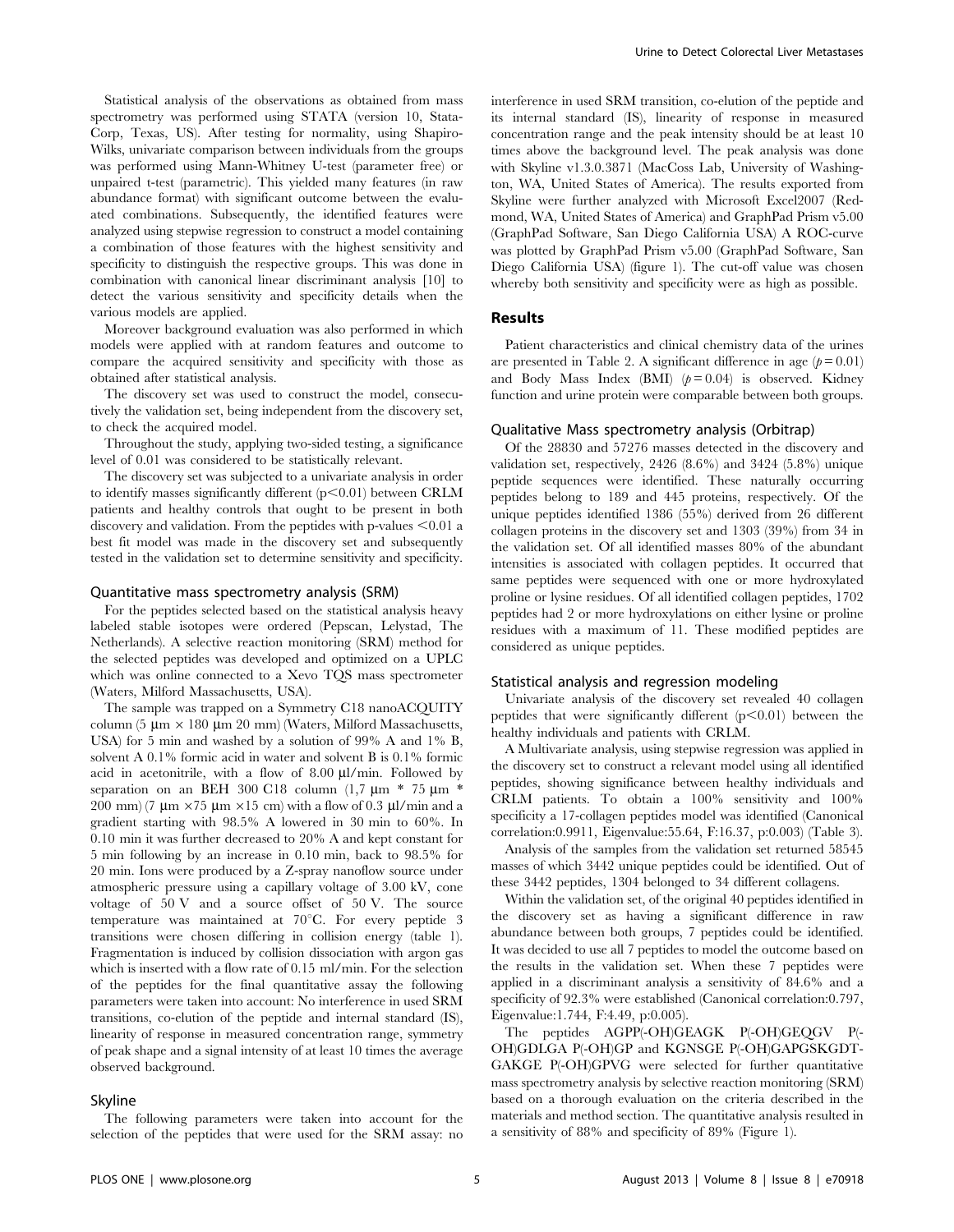These two peptides have been retested in the Orbitrap data showing a sensitivity and specificity of 72.7% and 100% in the discovery set and 69.2% and 84.6% in the validation set.

## Discussion

#### Patients

For this study healthy kidney donors have been selected as a control group. These controls were selected because living kidney donors are examined intensively to exclude any disease. Because this specific control group was chosen, which were not matched with our CRLM-patients, a difference in patient characteristics in BMI ( $p = 0.04$ ) and age ( $p = 0.01$ ) was found. Only women were selected because the first pilotstudy we have performed included different solid liver tumors including HCA, a benign liver tumor which occurs very rarely in men [11].

In this study, a collagen profile has been discovered and validated in patients who were diagnosed with colorectal liver metastasis at the time of sampling. To identify the prognostic value of our profile, we will continue sampling during the regular followup in patients who underwent surgery because of CRC. Thereby patient variation presumably can be diminished and an even better sensitivity and specificity can be expected. The short coming of this study is the small number of patients. However we believe we describe a very innovative concept for the detection of colorectal liver metastasis. Furthermore the detection of different amounts of hydroxylated collagen type 1 may proof to be very valuable for clinical use and, in addition, it could contribute to the understanding of the liver seeding and homing of colorectal metastasis. Larger experiments need to be performed to demonstrate the efficacy of this approach.

#### Peptide selection

In this study, only two stable isotope labelled peptides were technically suitable in our final analysis (table 1).Mischak et al. already showed data generated by different proteomics technologies are not always comparable [12]. Although the result could possibly be improved by taking more significant different peptides, this study already shows the new possibilities to use urine proteomic analysis to detect CRLM.

#### Collagen

The two peptides identified in this study are part of collagen type 1. Collagens are macromolecular molecules which are eliminated due to secretion by the kidney. Type I collagen is the

#### References

- 1. Stangl R, Altendorf-Hofmann A, Charnley RM, Scheele J (1994) Factors influencing the natural history of colorectal liver metastases. Lancet 343: 1405– 1410.
- 2. Hara M, Kanemitsu Y, Hirai T, Komori K, Kato T (2008) Negative serum carcinoembryonic antigen has insufficient accuracy for excluding recurrence from patients with Dukes C colorectal cancer: analysis with likelihood ratio and posttest probability in a follow-up study. Dis Colon Rectum 51: 1675–1680.
- 3. Meyerhardt JA, Mayer RJ (2003) Follow-up strategies after curative resection of colorectal cancer. Semin Oncol 30: 349–360.
- 4. Wulfkuhle JD, Liotta LA, Petricoin EF (2003) Proteomic applications for the early detection of cancer. Nat Rev Cancer 3: 267–275.
- 5. Metzger J, Negm AA, Plentz RR, Weismuller TJ, Wedemeyer J, et al. (2012) Urine proteomic analysis differentiates cholangiocarcinoma from primary sclerosing cholangitis and other benign biliary disorders. Gut.
- 6. Mischak H, Thongboonkerd V, Schanstra JP, Vlahou A (2011) Renal and urinary proteomics. Proteomics Clin Appl 5: 211–213.
- 7. Mischak H, Julian BA, Novak J (2007) High-resolution proteome/peptidome analysis of peptides and low-molecular-weight proteins in urine. Proteomics Clin Appl 1: 792.
- 8. Haubitz M, Good DM, Woywodt A, Haller H, Rupprecht H, et al. (2009) Identification and validation of urinary biomarkers for differential diagnosis and

most abundant in stroma which is composed of the the extracellular matrix (ECM). In the adult liver the ECM is mostly composed of collagen type 1 and fibronectin [13,14,15,16]. The structure of the ECM is not static, it remodels constantly as a consequence of development and disease [17]. This remodelling is a result of multiple processes that vary according to the initiating stimulus. The protein components of the ECM are cleaved by metalloproteinases (MMPs) and they seem to play a dominant role in this process of remodelling [18]. The remodelling of the ECM is an essential event before invasion of neoplastic cells into the stromal tissue and could explain our findings in the urine of patients with CRLM. The different expressions of type 1 collagen were also described in the stromal composition of tissue samples from CRC and CRLM [19]. The combination of these results provides evidence that type 1 collagen has a role in CRLM. However further research is needed to support these findings. Previously our research group identified tumour specific collagenlike peptides which are located in the blood vessels of brain tumours. These proteins are expressed in tumour blood vessels, but not in blood vessels of healthy brain tissue [20].

#### Hydroxylation

Hydroxylation of peptides provides further stabilization or, depending on the location of the hydroxylation, the opposite, namely instability. Normally the hydroxylation in collagen sequences happens at the terminal residue in Gly–Pro–Pro repeats [21]. The final classifier existed of two hydroxylated collagen peptides with a sensitivity of 88%, a specificity of 88%. We hypothesize that in the liver the post-translational modification related to hydroxylation in collagen is altered due to the cancer cell invasion.

Although this study is based on relatively small numbers, urine proteomic analysis revealed two very promising peptides AGPP(- OH)GEAGK P(-OH)GEQGV P(-OH)GDLGA P(-OH)GP and KGNSGE P(-OH)GAPGSKGDTGAKGE P(-OH)GPVG, which are both part of collagen 1, to detect CRLM in a non-invasive manner.

#### Author Contributions

Conceived and designed the experiments: MEEB ZSL HPR NAH LJMD WC CV JNMIJ TML. Performed the experiments: MEEB ZSL HPR NAH LJMD WC CV JNMIJ TML. Analyzed the data: MEEB ZSL HPR NAH LJMD WC CV JNMIJ TML. Contributed reagents/materials/ analysis tools: MEEB ZSL HPR NAH LJMD WC CV JNMIJ TML. Wrote the paper: MEEB ZSL HPR NAH LJMD WC CV JNMIJ TML.

evaluation of therapeutic intervention in anti-neutrophil cytoplasmic antibodyassociated vasculitis. Mol Cell Proteomics 8: 2296–2307.

- 9. Olsen JV, de Godoy LM, Li G, Macek B, Mortensen P, et al. (2005) Parts per million mass accuracy on an Orbitrap mass spectrometer via lock mass injection into a C-trap. Mol Cell Proteomics 4: 2010–2021.
- 10. Afifi A, Clark V, May S (2004) Computer-aided multivariate analysis. Florida: Chapman & Hall.
- 11. Giannitrapani L, Soresi M, La Spada E, Cervello M, D'Alessandro N, et al. (2006) Sex hormones and risk of liver tumor. Ann N Y Acad Sci 1089: 228–236.
- 12. Mischak H, Kolch W, Aivaliotis M, Bouyssie D, Court M, et al. (2010) Comprehensive human urine standards for comparability and standardization in clinical proteome analysis. Proteomics Clin Appl 4: 464–478.
- 13. Hansen LK, Wilhelm J, Fassett JT (2006) Regulation of hepatocyte cell cycle progression and differentiation by type I collagen structure. Curr Top Dev Biol  $72.205 - 236$
- 14. Martinez-Hernandez A (1984) The hepatic extracellular matrix. I. Electron immunohistochemical studies in normal rat liver. Lab Invest 51: 57–74.
- 15. Martinez-Hernandez A, Delgado FM, Amenta PS (1991) The extracellular matrix in hepatic regeneration. Localization of collagen types I, III, IV, laminin, and fibronectin. Lab Invest 64: 157–166.